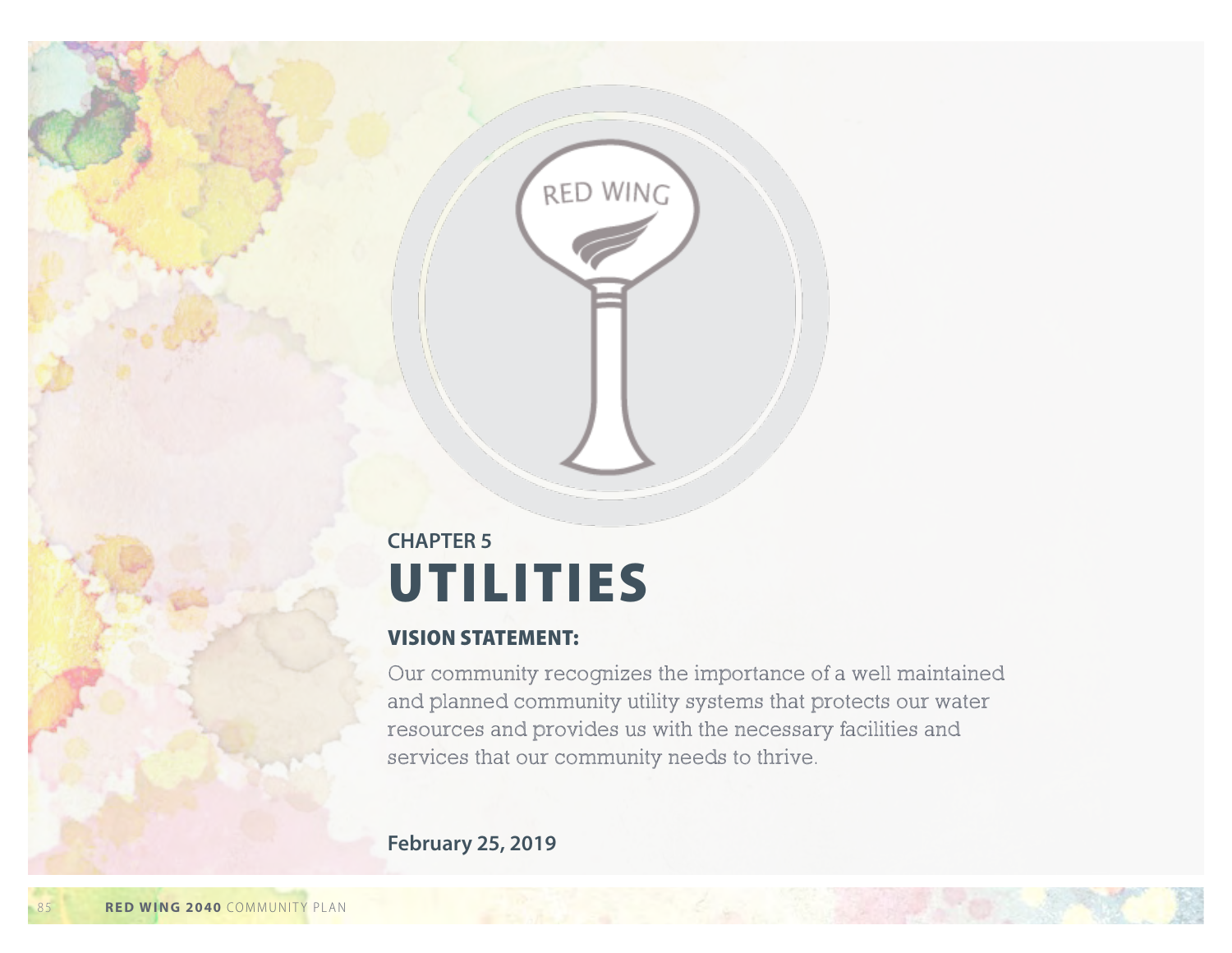# **Introduction**

The subject of this chapter, utilities, is critical to our community's health, livability, and economy. For our plan, utilities are the physical systems of sanitary sewer, potable (drinkable) water, storm water, and private utilities (electric, gas, and telecommunication) that provide for the necessities and conveniences of everyday life in Red Wing. These systems are at times referred to as the "grey" infrastructure or "pipes and wires" because, unlike green infrastructure, these systems are built and installed solely to serve development. Because both grey and green infrastructure serve similar roles, the utilities chapter will duplicate some information that is found in the Green Infrastructure chapter.

The 2040 Community Plan suggests that Red Wing should critically evaluate its community utility systems for their 1) capacity to serve development, 2) health and physical condition, and 3) sustainability. The plan suggests that Red Wing continually innovate and strengthen these community utility systems through normal capital investment cycles (insuring overall health of the systems), agency partnerships (insuring collaboration and efficiencies in delivery of service) and the process of development (making sure new growth is coordinated and the overall systems remain resilient). The community utility systems specifically addressed by this chapter are:

*Sanitary Sewer System* – public system of pipes that collect waste water from homes and businesses – lift stations that are powered to help force wastewater through the system that does not flow by gravity – and treatment plants that treat the wastewater to enable clean water to be released.

*Storm Water System* – public and private system

of pipes and ponds that collect rain water that run off hard surfaces and alternative systems that help manage flood control and treatment of rain water to clean it before it re-enters ground or surface water bodies.

*Potable Water System* – public system of wells, water treatment plants, pipes, and booster stations that provide clean and safe drinking water, good water pressure throughout the city, and water for fire protection.

*Gas and Electric Systems* – private utilities delivering power to homes and businesses.

*Communication Systems* – private utilities that provide communications linkages throughout the city and ensure a connected Red Wing.

# Grey Infrastructure

"Grey infrastructure" is the term for the city's basic physical systems transportation, communication, sanitary sewer, water, natural gas, and electric systems are all examples of grey infrastructure. These systems tend to be higher-cost investments and are vital to Red Wing's livability and economy.

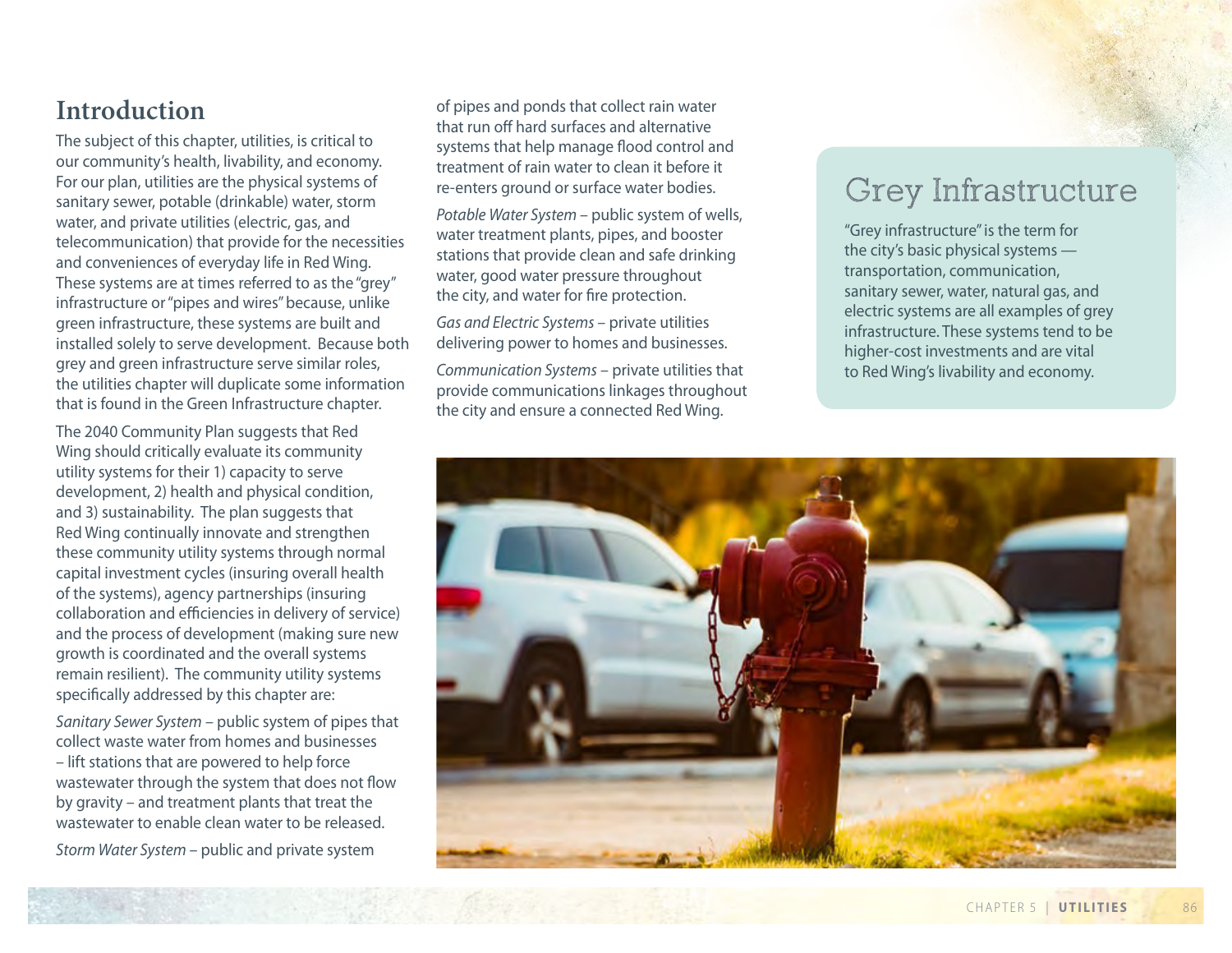# **Community Engagement**

While community engagement efforts did not focus on community utility systems, the concerns, aspirations, and desires expressed by the community through the engagement effort are reliant on community utilities. The key principles that emerged from the engagement process provide sound direction for utility systems planning:

- » Sustainability: we must build our infrastructure system in a way that ensures future generations share in the same opportunities.
- » Health: our system must be built and maintained to ensure good fiscal health, to provide clean drinking water and to preserve if not enhance the health of our environment.
- » Accessibility: key infrastructure systems need to be accessible to all residents in order to enable all to thrive.
- » Resiliency: our infrastructures systems must be adaptable and redundant so that major changes in technology, or disruptions to the environment minimize disruptions to everyday life and progress in our community.
- » Equity: our infrastructure must be delivered in a fair and just manner, without barriers.

# **Storm Water System**

It wasn't long ago that our primary approach to storm water was to pipe it underground as fast as possible to the nearest surface water body (i.e. rivers, creeks or lakes). Then we realized that it was causing floods and carrying pollutants so we began constructing intermediary ponds where storm water was held for a time to mediate flooding and remove pollutants. Now we understand that both of these approaches are negatively impacting groundwater supplies because storm water doesn't have a chance to soak into the ground before it is carried away. So the contemporary approach is to build our infrastructure in a way that allows greater areas of ground surface to infiltrate and cleanse storm water. Techniques such as pervious roadway and parking lot pavement, rainwater gardens and underground infiltration trenches are becoming common practices that infiltrate storm water across broader areas and reduce the need for pipes and ponds.

Storm water management is one of the most important infrastructure improvements that Red Wing can address. It is one that will contribute to Red Wing and continue contributing right on down the Mississippi River. Policy directions suggest a more sustainable development pattern that seeks to minimize runoff through more thoughtful community design and development and more education. Through the process it was noted that many older Red Wing homes have cisterns that once were used to capture rainwater for reuse. This is a good example of a technique called "resource recycling" that is supported by the 2040 Community Plan. An implementation initiative is to create a guide that will provide examples of how smaller development projects and existing properties can better manage storm

# Water Quality - Clean Runoff

A primary way communities can affect surface water quality is by treating stormwater runoff before it enters natural water bodies. Like many established communities, much of the stormwater runoff from older parts of Red Wing enters storm sewers and is piped directly to the Mississippi River and its tributaries. Newer portions of Red Wing have been developed to include stormwater treatment ponds that treat runoff before it enters the storm sewer system and reaches natural waters. Through comprehensive stormwater management that concentrates on infiltration and treatment, we can protect our surface waters from the pollutants that are carried by stormwater. Implementation of best management practices (BMPs) and other green infrastructure solutions, including tree trenches, infiltration basins, raingardens, stormwater planters, and bioswales, can all contribute to cleaner water and less runoff.

water runoff for the betterment of water quality in the region and ultimately everyone downstream.

### **Flood Protection**

The other important function that storm water management system serves is flood protection. Severe rain storms have the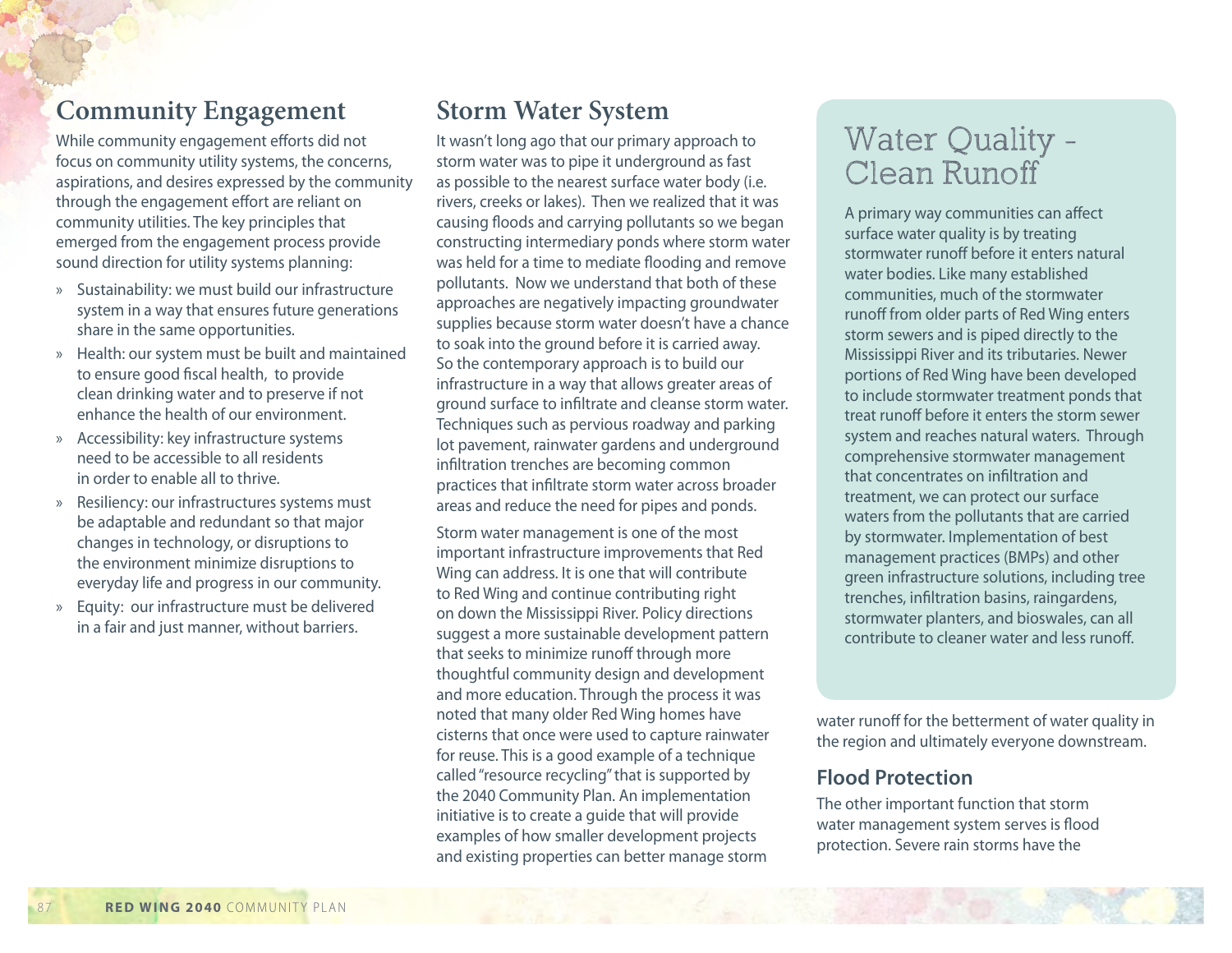potential to cause damage to private and public property and development. When not managed properly, flooding also poses a significant public safety and health problem.

The city maintains a Storm Water Pollution Protection Plan (SWPPP) that establishes a number of educational, operational and regulatory improvements aimed at improving surface water quality. This is a new program in which the city will need to invest resources in order to implement.

Minnesota communities, industry and regulatory agencies have become very sophisticated at protecting the water quality of wetlands and lakes. Protection of streams and rivers, on the other hand, is more challenging and not as far along. How does Red Wing address surface water knowing that their actions are only a part of a broader solution?

By regulating development in a way that requires sustainable, resilient, and adequate storm water infrastructure flooding hazards can be prevented and storm water runoff can be returned to groundwater or surface waters cleaner than when it dropped from the sky.

# **Sanitary Sewer System**

### **High-quality wastewater treatment**

The sanitary sewer system includes a central wastewater treatment plant constructed in 1960. The plant is connected to a series of collection pipes that flow via gravity or pumping to the treatment plant. In Red Wing, the Municipal Wastewater Treatment Plant provides central treatment for the city, with an additional plant to pre-treat industrial wastewater from the S.B. Foot Tanning Company and other local industrial businesses.

While the main treatment plant and lift station facilities are old, ongoing continuous maintenance has kept them operating reliably and efficiently. These should continue to work as needed for the foreseeable future provided ongoing maintenance occurs.

Available space for new or additional process facilities at the treatment plant is limited. If the state or federal regulations change and require additional treatment such as nitrogen removal or phosphorus limits below 0.5 mg/l (current P limit is 1 mg/l) a new facility at a different location will likely be required. The cost for such a facility is significant and siting it would be challenging.

The industrial pretreatment plant is in very good condition but is essentially designed around treating waste from the tannery. Options for other types of wastewater would be limited at that location without extensive modifications.

The sewer collection system is in good condition. Infiltration is not a major problem except when the river up. Addressing the infiltration issue requires that the sewer from Broad Street to the main lift station, and along Levee Road from Jackson Street to Withers Harbor Road be lined and the concrete structures be sealed. This work is planned for the next few years. The City has been lining 10,000-12,000 feet of sewer every year and concentrating efforts in areas with root intrusion problems. These efforts will also continue. Lift station are renovated on regular basis and should be good with this type of maintenance program.

The municipal sanitary sewer system should be considered a necessity for urban growth and should be required in locations where density is to exceed a threshold of 0.5 to 0.33 units per acre

or where there are commercial, institutional or industrial uses. The future land use plan (Figure 4.3 Planned Land Use Map) was developed based on the ability to serve future growth areas with a reasonable extension of municipal utilities including trunk sanitary sewer pipes.

Roughly three million gallons of wastewater a day are initially filtered and treated using biological treatment and mechanical solids handling. Solids extracted from the treatment process are heat-treated to create bio-solids used for farmland fertilizer. Liquid effluent (water that has been cleaned) is discharged into the Mississippi River after it has been through a cleaning process that meets or exceeds the standards set by the Minnesota Pollution Control and Federal Environmental Protection Agencies.

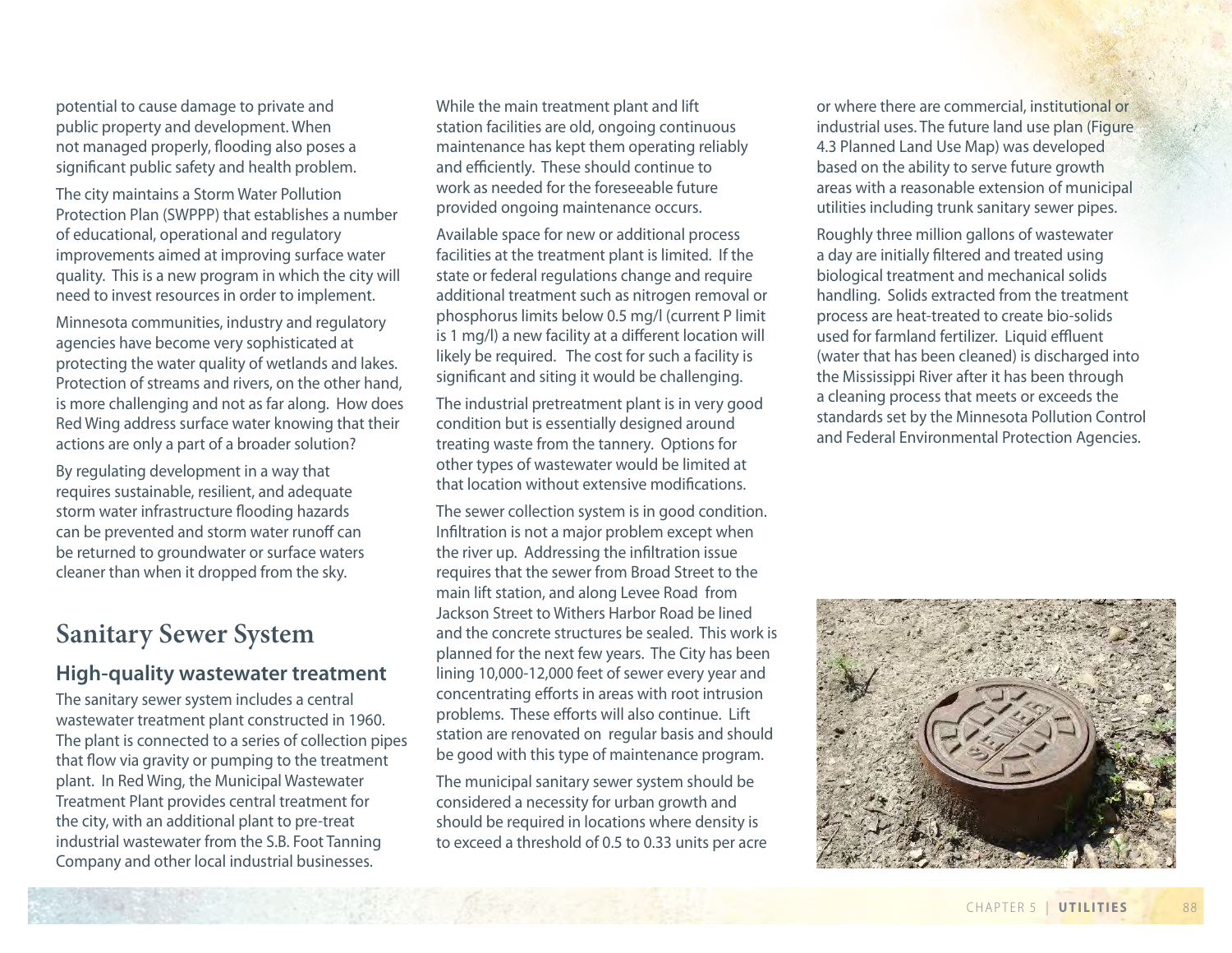

*Photo Credit: Starin Photography*

## **Potable Water System**

The primary underground aquifer that provides Red Wing its source of potable water is the Mount Simon Sandstone aquifer. This deep aquifer is well protected by geological formations that isolate and protect it from surface related activities. Our five municipal wells are supplied by this aquifer. Like all communities that rely on underground aquifers, we have a vested interest in conserving the water drawn from them and cleansing surface water before it recharges them.

### **Drinking Water**

Red Wing's public water systems are comprised of four parts: wells (five current wells), storage (nine current reservoirs), treatment plants, and a distribution system consisting of pressurized pipes that deliver water to homes and businesses for consumption and fire protection. Delivery of public water should coincide with sanitary sewer and other public infrastructure systems. The City has a master plan for its public water supply. This plan should be updated to incorporate key policies from the 2040 Community Plan process. Key directives that might influence the water supply and distribution plan include the emphasis of the 2040 Community Plan on green infrastructure and sustainability. Creating landscapes that require less irrigation and encouraging more environmentally sensitive lifestyles will put less pressure on the public water supply system. Land use regulations will also need to be established or modified to ensure locations of well fields are protected from inconsistent land use patterns.

The City of Red Wing has five independent water systems and six pumping stations. Regularly scheduled analysis of the municipal water

system by city and state labs insures residents are receiving a safe water supply. A consumer confidence report is published annually.

### **Water Treatment Plants**

The City of Red Wing has two water treatment facilities. The water treatment facilities bring Red Wing into compliance for safe drinking water regulations and reduce the amount of rust in residents' water.

#### **Twin Bluff Water Treatment Facility**

The Twin Bluff Water Treatment Facility is located on Pioneer Road next to the one-million gallon ground storage tank and water pumping facility. It produces up to 4,000 gallons of water per minute. There are three municipal wells that supply water to the facility.

#### **Charlson Crest Water Treatment Facility**

The other water treatment facility is the Charlson Crest Water Treatment Facility which is located behind the Burnside Elementary School. The Charlson Crest Water Treatment Facility uses the same manganese green sand filtration process as the Twin Bluff Plant and produces up to 3,000 gallons of water per minute. Two new municipal wells supply water for this facility.

Both water plants are less than 15 years old, but have problems with moisture intrusion (leaks). Both plants will require significant repairs, including roof replacement and masonry/flashing modifications totaling \$1.5 – 2.0 million dollars. The Charlson Crest project has been awarded and will be completed this summer. The Twin Bluff Plant will be addressed in the next couple of years.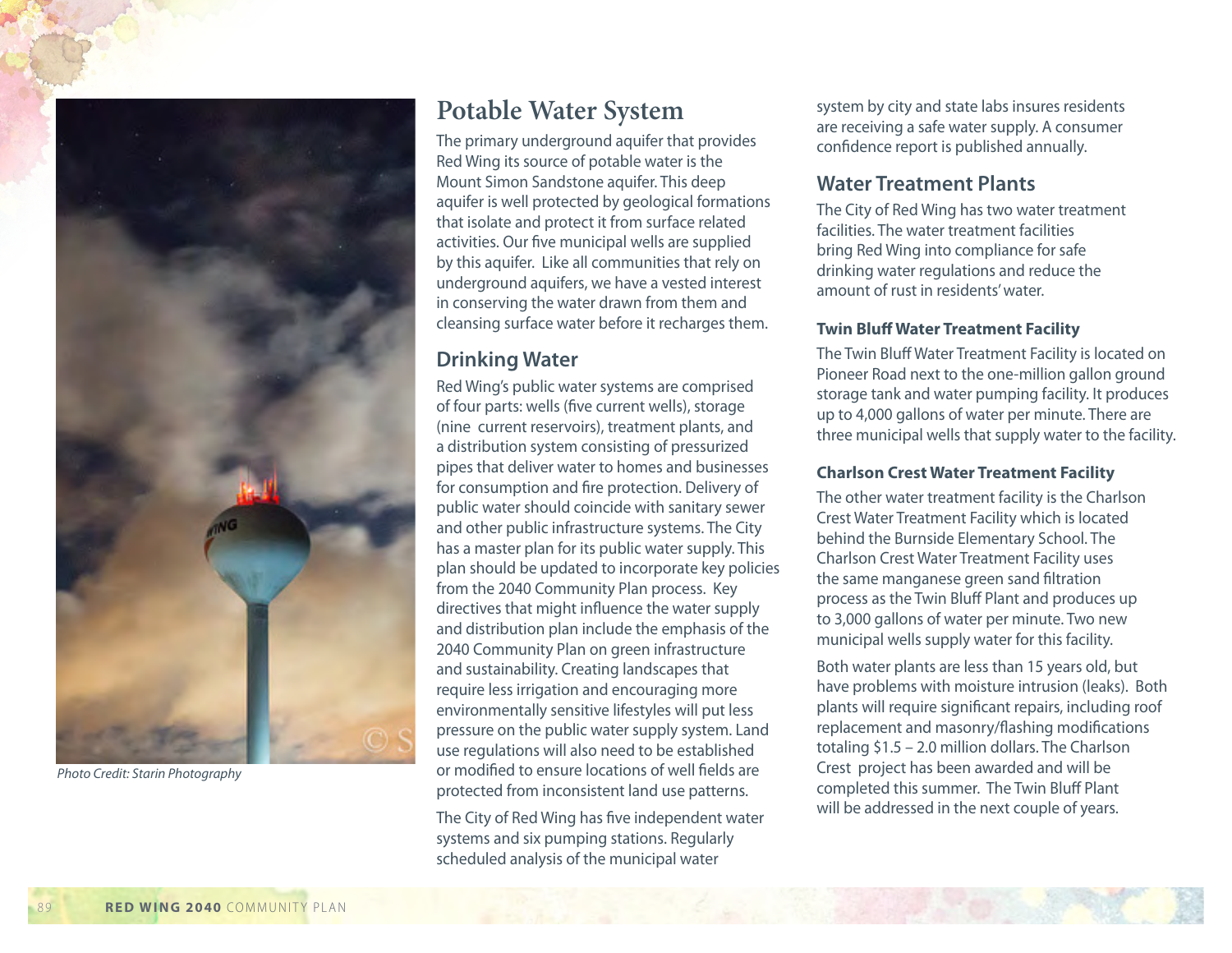### **Storage**

Red Wing has water towers provide adequate storage; however some portions on the east side of town have inadequate fire flow protection. This may require a new tower and booster station to create a new pressure zone, or improved hydraulics (larger forcemains, new forcemains and additional looping). This is a priority project in the near term.

### **Groundwater Conservation and Protection**

We can use numerous methods to promote groundwater conservation practices. For example, many of the oldest homesteads in Red Wing have underground cisterns that stored rainwater captured by roof gutters. The stored rainwater was used to water gardens, wash clothes, and fill other household water needs. Capture of rainwater for reuse in irrigation and toilet flushing is once again gaining favor in the United States as a water conservation practice, and promotion of the use of cisterns and rain barrels in Red Wing could have a significant impact on reducing the use of groundwater. These green infrastructure features also reduce the volume of stormwater entering storm sewers and the river after large rainfalls, which can help prevent flooding. Promotion of other similar methods, including Leadership in Energy and Environmental Design (LEED) building practices like low-flow toilets and automatic faucets, can also decrease groundwater usage rates.

The second major way we can positively impact groundwater is by ensuring that stormwater runo ff is clean and that a majority of the ground surface can infiltrate it.

#### **Wellhead Protection Plan (WHPP)**

The Wellhead Protection Plan (WHPP) for the City of Red Wing, prepared in cooperation with the Minnesota Department of Health (MDH) and Minnesota Rural Water Association, is essentially a series of actions taken to fulfill and maintain wellhead protection (WHP) requirements. The WHPP was updated in 2017. Its goals include:

- » Creating public awareness and general knowledge of WHP importance for safe and adequate drinking water supply;
- » Minimizing the potential for water contamination;
- » Increasing awareness of the importance of preventing water contamination;
- » Documenting progress and plan future activities.

The WHPP can be accessed on the Online 2040 Document Library. Our WHPP is an important policy and regulatory document to ensure current and future water sources are protected.

## **Communication Systems**

Communications infrastructure is an important aspect of community livability and maintaining a strong economy. It is becoming more and more a necessity for the ability to compete in a global economic environment. Such infrastructure systems including Wi-Fi, fiber optic, and other high speed data communication systems should continue to be advanced by the city.

Red Wing implemented a the High Speed, Fiberto-the-premise Broadband Network in the City in 2010. This system provides high speed data service to almost all property within the City.

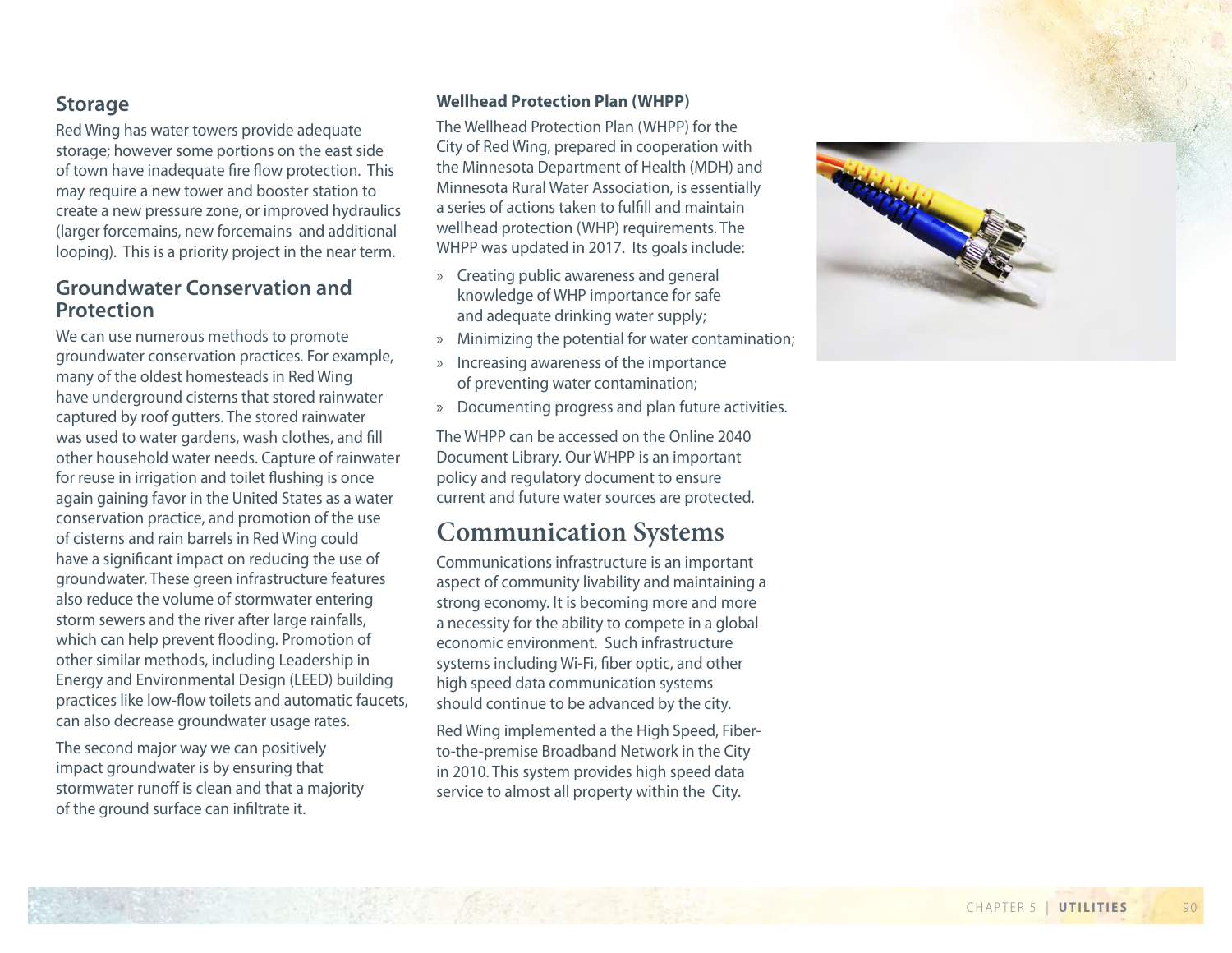# Terminology

#### Goals:

Goals are broad statements that describe a desired outcome. They are often long-term and aspirational in scope.

### Strategies:

Strategies are policies, projects, programs, and practices that support one or more of the plan's goals. They address the "who, what, when, where, and how" of reaching a goal and may involve multiple substrategies and actions. Strategies may be ongoing and may or may not have definitive start and completion dates.

## **Goals, Strategies and Actions**

**Goal 5.A: Provide a storm water system that is functional, economically sustainable, aesthetically pleasing, and environmentally sound.**

**Strategy 5.A.1: Design the surface water systems to mimic natural hydrology and provide flood protection.** 

**Strategy 5.A.2: Promote groundwater recharge in areas that are most suited to recharge and while protecting drinking water sources.**

**Strategy 5.A.3: Infiltrate, detain or retain surface water as close to where rain falls as possible in order to limit runoff reaching tributaries and the Mississippi River.**

**Strategy 5.A.4: Maximize storm water infiltration and surface filtration to minimize need for underground storm water infrastructure.**

**Strategy 5.A.5: Support storm water management practices that maintain runoff volumes of greenfield development and reduces runoff volumes on redevelopment sites.** 

**Strategy 5.A.6: Integrate built storm water facilities into development in the form of art or landscape enhancements.** 

**Strategy 5.A.7: Inform and educate the public on surface water protection and impacts of water runoff on ground and surface water resources.** 

**Goal 5.B: Provide a sanitary sewer system for all development in Red Wing that is economically sustainable, energy efficient, and environmentally sound.** 

**Strategy 5.B.1: Meet or exceed the required standards for water quality of municipal sewage effluent reaching public waters.**

**Strategy 5.B.2: Measure, monitor, and manage inflow and infiltration to minimize clear water entering the system.**

**Strategy 5.B.3: Provide an efficient and cost effective sanitary sewer system that is equitably financed.**

**Strategy 5.B.4: Integrate alternative energy sources into operations (such as powering of lift stations) to minimize energy demands.**

**Strategy 5.B.5: Inspect and maintain the existing system for optimal performance and fund appropriately through usage fees.** 

**Strategy 5.B.6: Educate the community on appropriate disposal methods and discourage inappropriate wastes from being disposed in the sanitary sewer system.**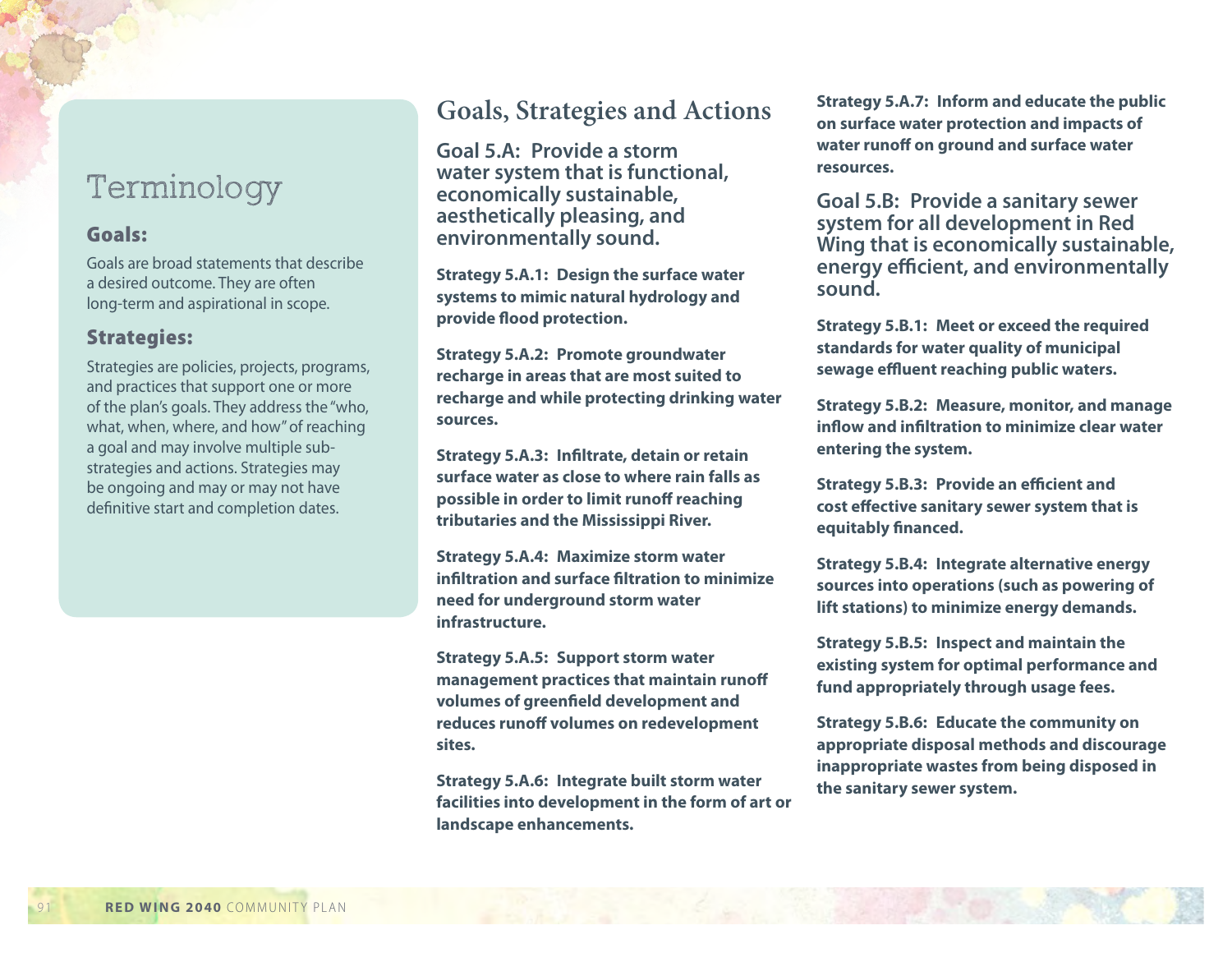**Goal 5.C: Provide adequate sanitary sewer capacity that serves existing neighborhoods and allows for continued growth and renewal of Red Wing.** 

**Strategy 5.C.1: Expand municipal utilities (sewer, water, energy) in an orderly manner that discourages leap-frog development and minimizes bluff impacts.**

**Strategy 5.C.2: Coordinate improvements to the existing system with redevelopment (land use and street reconstruction) projects.** 

**Strategy 5.C.3: Implement a phased replacement plan that will lessen the financial and logistical burden of infrastructure replacement in the future.** 

**Strategy 5.C.4: Plan, design and construct the sanitary sewer system with reserve capacity for localized higher residential densities or commercial sewer users. Reserve capacity can also be used to connect areas that are currently unsewered if it becomes necessary in the future.** 

- » Prepare a sanitary sewer master plan to document current assets (age, condition, capacity) and establish an ongoing maintenance, management, and replacement strategy.
- » Establish an inspection program to periodically inspect older areas of sanitary sewer infrastructure to monitor I&I.

**Goal 5.D: Develop the water supply in a manner that minimizes detrimental impacts on natural resources, provides clean drinking water and adequate fire protection for current and future generations, and safeguards against climatic changes and natural disasters.** 

**Strategy 5.D.1: Maintain an emergency response and preparedness plan across all city departments and affected jurisdictions.**

**Strategy 5.D.2: Encourage conservation water usage practices to minimize excessive water usage.**

**Strategy 5.D.3: Educate the public on sustainable water usage practices and the impacts of water usage on groundwater supplies.** 

**Strategy 5.D.4: Participate in regional and national discussions on drinking water quality and quantity/supply.**

**Strategy 5.D.5: Plan, design, construct, and maintain the water supply system infrastructure in coordination with the sanitary sewer system improvements in an efficient and orderly manner.** 

» Prepare an annual water usage report that combines the water confidence report information with general data on how water is used, sustainable and efficient water usage practices and other general education information.

**Goal 5.E: Collaborate with private utility and communications providers to ensure services meet the needs of current residences and businesses and facilitate future growth without compromising the quality of the natural environment.** 

**Strategy 5.E.1: Coordinate with private utility and communications providers to co-locate infrastructure in public right's of way or existing utility corridors.** 

**Strategy 5.E.2: To the extent possible, provide the latest communications infrastructure to the full community.**

**Strategy 5.E.3: Design utilities and communications infrastructure to fit in with the landscape and enhance the public realm (i.e. buried power lines, screened utilities, or integrated with development/architecture etc.)**

**Strategy 5.E.4: Allow for space within existing and future ROW to accommodate future communication infrastructure.**

# **Online Library**

You can see all of the foundational work of Red Wing 2040 on the City's website, *[www.red-wing.org/red-wing-2040.html](https://www.red-wing.org/red-wing-2040.html)*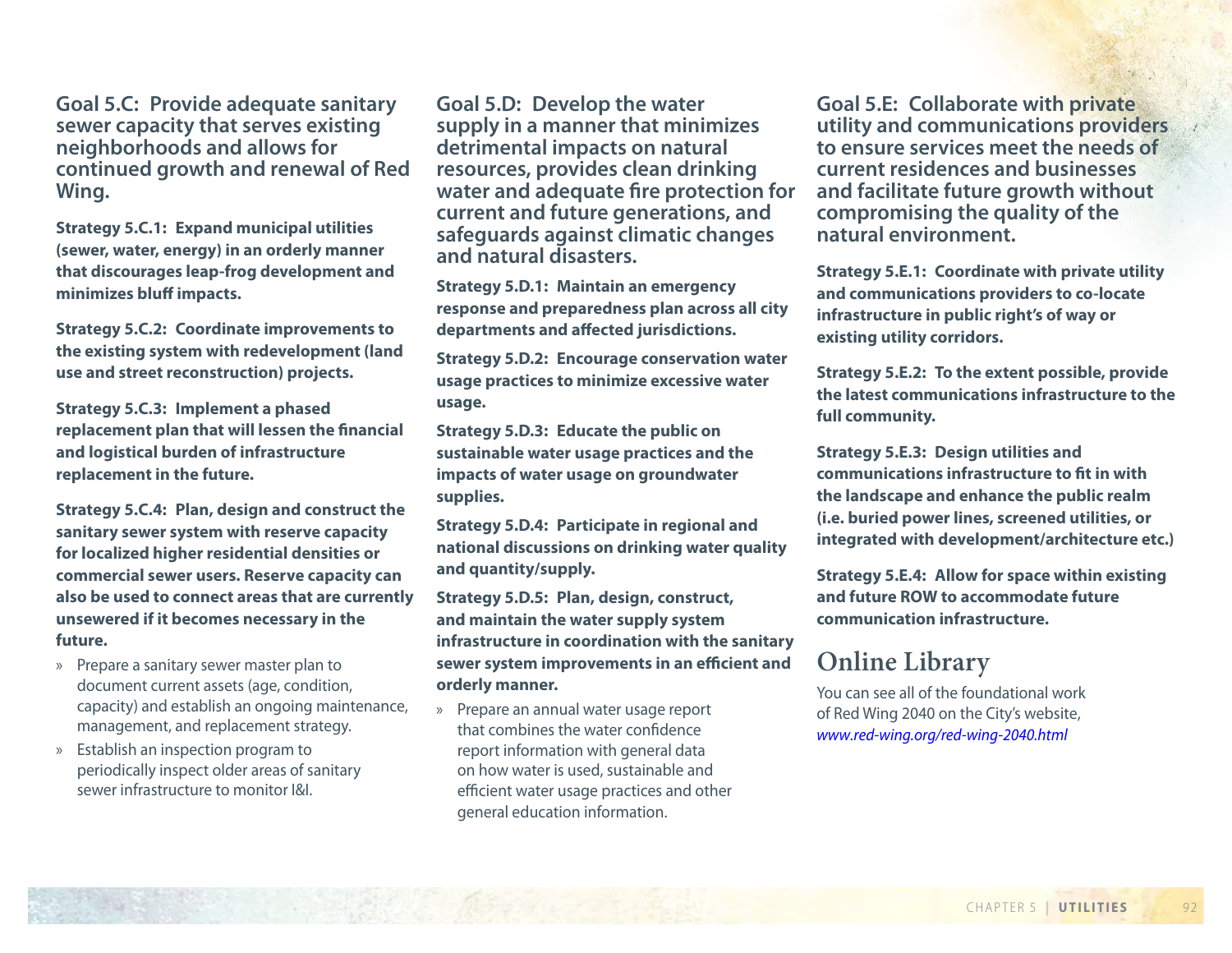#### TABLE 5.7 STRATEGY MATRIX

|                                                                                                                                                          | <b>Strategy</b>                                                                                                                                                                 | <b>SHARE Principle(s)</b>                                    | Who can help achieve this?       | <b>Timing</b> |  |  |  |
|----------------------------------------------------------------------------------------------------------------------------------------------------------|---------------------------------------------------------------------------------------------------------------------------------------------------------------------------------|--------------------------------------------------------------|----------------------------------|---------------|--|--|--|
| Goal 5.A: Provide a storm water system that is functional, economically sustainable, aesthetically pleasing, and environmentally sound.                  |                                                                                                                                                                                 |                                                              |                                  |               |  |  |  |
|                                                                                                                                                          | » Strategy 5.A.1: Design the surface water systems to mimic<br>natural hydrology and provide flood protection.                                                                  | Sustainability,<br>Resilience                                | City, Private Developers         | Ongoing       |  |  |  |
|                                                                                                                                                          | Strategy 5.A.2: Promote groundwater recharge in areas that are most<br>suited to recharge and while protecting drinking water sources.                                          | Sustainability,<br>Resilience, Health,<br>Accessible, Equity | City                             | Ongoing       |  |  |  |
|                                                                                                                                                          | Strategy 5.A.3: Infiltrate, detain or retain surface water as close to where rain falls<br>as possible in order to limit runoff reaching tributaries and the Mississippi River. | Sustainability,<br>Resilience                                | City                             | Ongoing       |  |  |  |
|                                                                                                                                                          | » Strategy 5.A.4: Maximize storm water infiltration and surface filtration<br>to minimize need for underground storm water infrastructure.                                      | Sustainability,<br>Resilience                                | City                             | Ongoing       |  |  |  |
| $\rangle\!\rangle$                                                                                                                                       | Strategy 5.A.5: Support storm water management practices<br>that maintain runoff volumes of greenfield development and<br>reduces runoff volumes on redevelopment sites.        | Sustainability,<br>Resilience                                | City, Private Developers         | Ongoing       |  |  |  |
|                                                                                                                                                          | » Strategy 5.A.6: Integrate built storm water facilities into<br>development in the form of art or landscape enhancements.                                                      | Health, Accessible                                           | City, Arts Community, Nonprofits | Long term     |  |  |  |
|                                                                                                                                                          | » Strategy 5.A.7: Inform and educate the public on surface water protection<br>and impacts of water runoff on ground and surface water resources.                               | Sustainability                                               | City, School District            | Short term    |  |  |  |
| Goal 5.B: Provide a sanitary sewer system for all development in Red Wing that is economically sustainable, energy efficient, and environmentally sound. |                                                                                                                                                                                 |                                                              |                                  |               |  |  |  |
|                                                                                                                                                          | » Strategy 5.B.1: Meet or exceed the required standards for water<br>quality of municipal sewage effluent reaching public waters.                                               | Sustainability,<br>Resilience                                | City                             | Ongoing       |  |  |  |
|                                                                                                                                                          | » Strategy 5.B.2: Measure, monitor, and manage inflow and<br>infiltration to minimize clear water entering the system.                                                          | Sustainability                                               | City                             | Ongoing       |  |  |  |
|                                                                                                                                                          | Strategy 5.B.3: Provide an efficient and cost effective<br>sanitary sewer system that is equitably financed.                                                                    | Sustainability                                               | City                             | Ongoing       |  |  |  |
|                                                                                                                                                          | Strategy 5.B.4: Integrate alternative energy sources into operations<br>(such as powering of lift stations) to minimize energy demands.                                         | Sustainability,<br>Resilience                                | City, Third Party Agreements     | Long term     |  |  |  |
|                                                                                                                                                          | Strategy 5.B.5: Inspect and maintain the existing system for optimal<br>performance and fund appropriately through usage fees.                                                  | Sustainability,<br>Resilience                                | City                             | Ongoing       |  |  |  |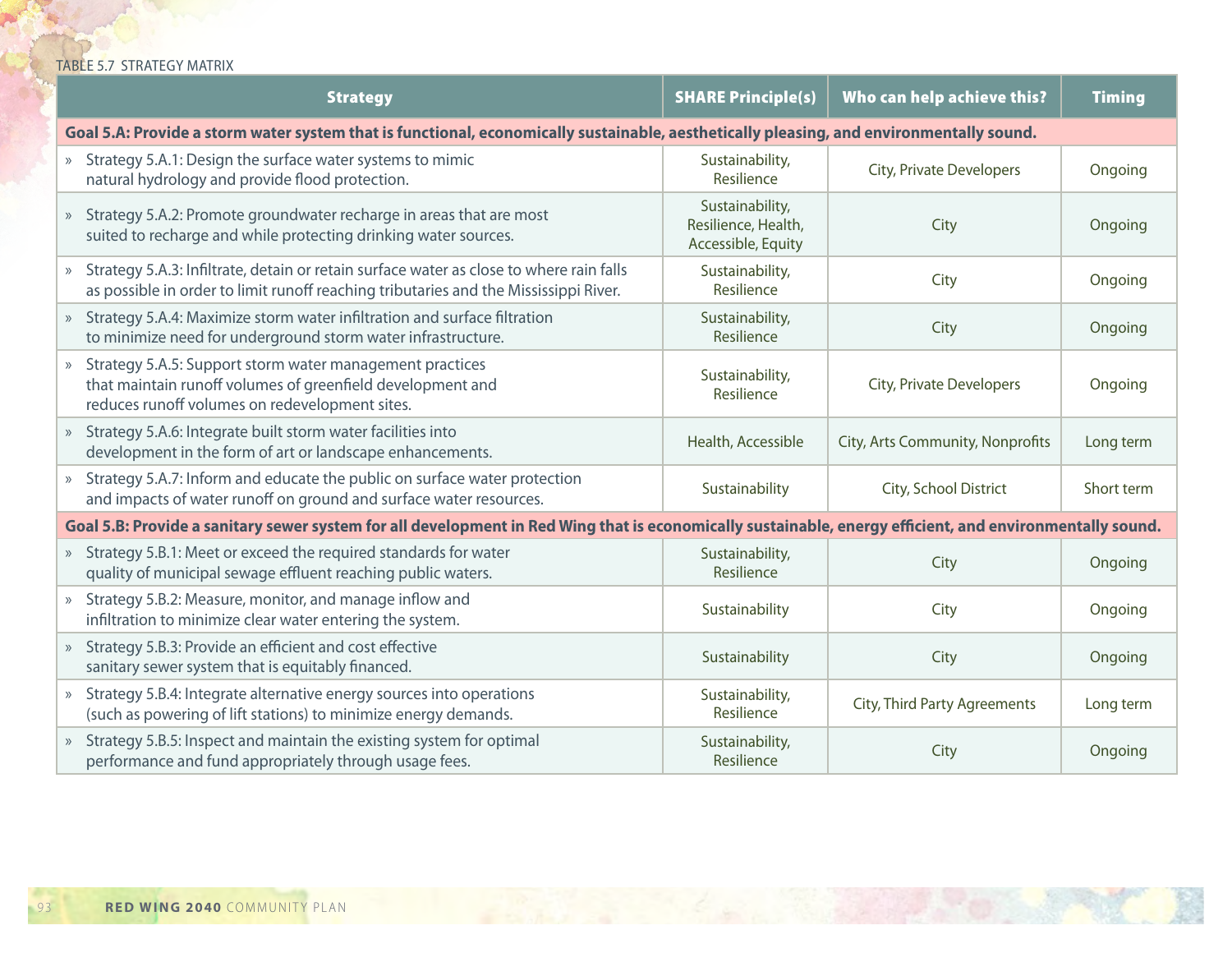| <b>Strategy</b>                                                                                                                                                                                                                                                                                    | <b>SHARE Principle(s)</b>             | Who can help achieve this?      | <b>Timing</b> |  |  |  |  |
|----------------------------------------------------------------------------------------------------------------------------------------------------------------------------------------------------------------------------------------------------------------------------------------------------|---------------------------------------|---------------------------------|---------------|--|--|--|--|
| » Strategy 5.B.6: Educate the community on appropriate disposal methods and<br>discourage inappropriate wastes from being disposed in the sanitary sewer system.                                                                                                                                   | Sustainability                        | City                            | Short term    |  |  |  |  |
| Goal 5.C: Provide adequate sanitary sewer capacity that serves existing neighborhoods and allows for continued growth and renewal of Red Wing.                                                                                                                                                     |                                       |                                 |               |  |  |  |  |
| » Strategy 5.C.1: Expand municipal utilities (sewer, water, energy) in an orderly<br>manner that discourages leap-frog development and minimizes bluff impacts.                                                                                                                                    | Sustainability,<br>Resilience, Equity | City, Plan Commission           | Ongoing       |  |  |  |  |
| » Strategy 5.C.2: Coordinate improvements to the existing system with<br>redevelopment (land use and street reconstruction) projects.                                                                                                                                                              | Sustainability,<br>Resilience         | City, HRA, Port Authority       | Ongoing       |  |  |  |  |
| » Strategy 5.C.3: Implement a phased replacement plan that will lessen the<br>financial and logistical burden of infrastructure replacement in the future.                                                                                                                                         | Sustainability,<br>Resilience         | City                            | Ongoing       |  |  |  |  |
| » Strategy 5.C.4: Plan, design and construct the sanitary sewer system with<br>reserve capacity for localized higher residential densities or commercial<br>sewer users. Reserve capacity can also be used to connect areas that<br>are currently unsewered if it becomes necessary in the future. | Sustainability                        | City                            | Ongoing       |  |  |  |  |
| Goal 5.D: Develop the water supply in a manner that minimizes detrimental impacts on natural resources, provides clean drinking water<br>and adequate fire protection for current and future generations, and safeguards against climatic changes and natural disasters.                           |                                       |                                 |               |  |  |  |  |
| » Strategy 5.D.1: Maintain an emergency response and preparedness<br>plan across all city departments and affected jurisdictions.                                                                                                                                                                  | Resilience                            | City, County                    | Ongoing       |  |  |  |  |
| » Strategy 5.D.2: Encourage conservation water usage<br>practices to minimize excessive water usage.                                                                                                                                                                                               | Sustainability                        | City, Sustainability Commission | Ongoing       |  |  |  |  |
| » Strategy 5.D.3: Educate the public on sustainable water usage practices<br>and the impacts of water usage on groundwater supplies.                                                                                                                                                               | Sustainability, Health                | City, Sustainability Commission | Ongoing       |  |  |  |  |
| » Strategy 5.D.4: Participate in regional and national discussions<br>on drinking water quality and quantity/supply.                                                                                                                                                                               | Sustainability, Health                | City, Coalitions                | Ongoing       |  |  |  |  |
| Strategy 5.D.5: Plan, design, construct, and maintain the water<br>supply system infrastructure in coordination with the sanitary sewer<br>system improvements in an efficient and orderly manner.                                                                                                 | Sustainability                        | City                            | Ongoing       |  |  |  |  |
| Goal 5.E: Collaborate with private utility and communications providers to ensure services meet the needs of current residences<br>and businesses and facilitate future growth without compromising the quality of the natural environment.                                                        |                                       |                                 |               |  |  |  |  |
| » Strategy 5.E.1: Coordinate with private utility and communications providers<br>to co-locate infrastructure in public right's of way or existing utility corridors.                                                                                                                              | Sustainability,<br>Accessible         | City, Utilities, Providers      | Ongoing       |  |  |  |  |
| » Strategy 5.E.2: To the extent possible, provide the latest<br>communications infrastructure to the full community.                                                                                                                                                                               | Sustainability                        | City, Utilities, Providers      | Ongoing       |  |  |  |  |